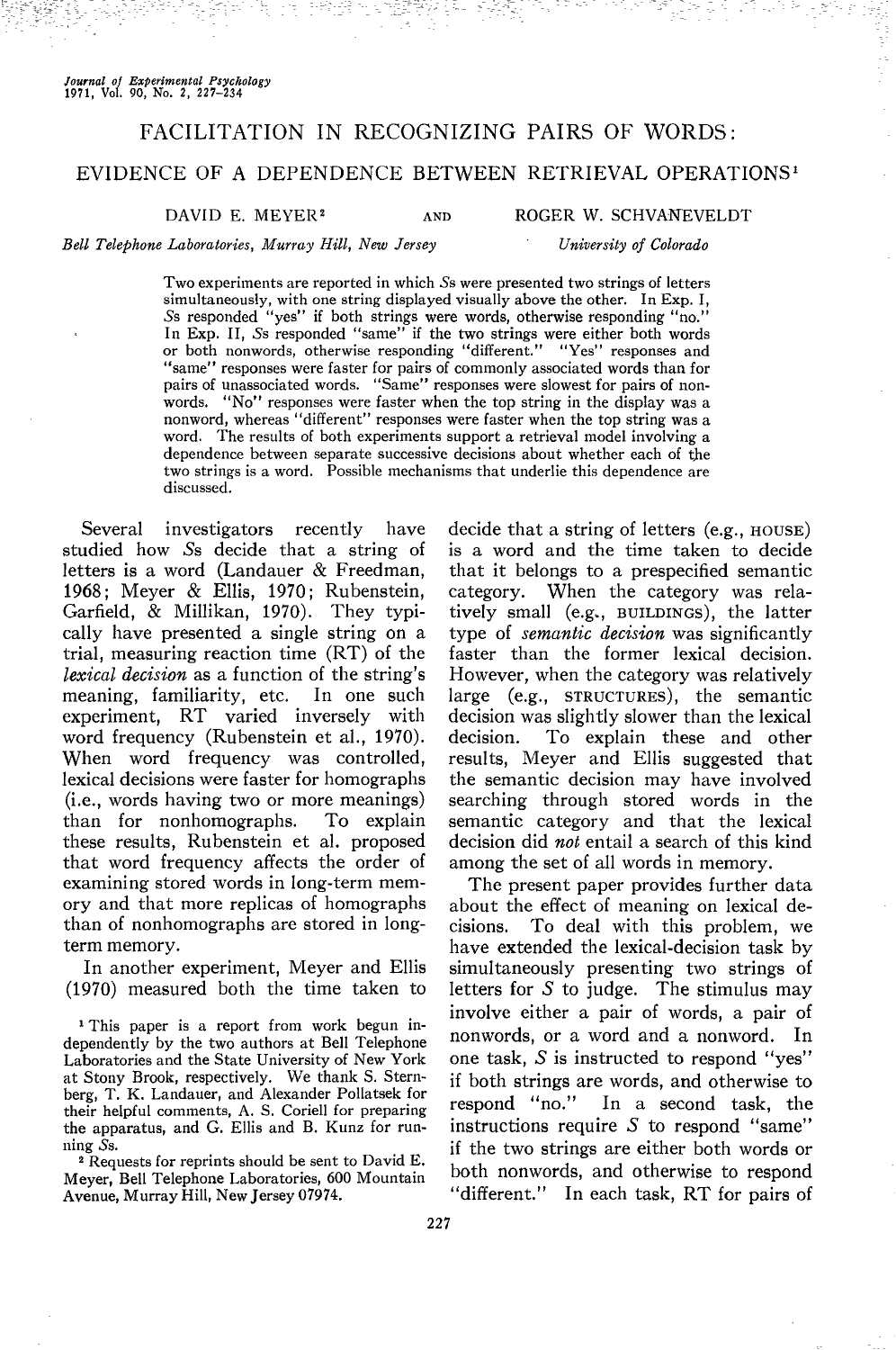words is measured as a function of the associative relation between the two words.

The two tasks together are designed to give information about the nature and the invariance of underlying retrieval operations. One of their advantages is that the relation between words can be varied while keeping the overt response constant. We reasoned that the response might involve separate, successive decisions about each of the two words. By varying the degree of association between the words, we then hoped it would be possible to test for a dependence between memory-accessing components of the two decisions. Experiment I reports the results of such variation in the context of the yes-no task.

#### EXPERIMENT I

# *Method*

*Subjects.*—The 5s were 12 high school students who served as paid volunteers.

*Stimuli.*—The following test stimuli were used: 48 pairs of associated words, e.g., BREAD-BUTTER and NURSE-DOCTOR, selected from the Connecticut Free Associational Norms (Bousfield, Cohen, & Whitmarsh, 1961); 48 pairs of unassociated words, e.g., BREAD-DOCTOR and NURSE-BUTTER, formed by randomly interchanging the response terms between the 48 pairs of associated words so that there were no obvious associations within the resulting pairs; 48 pairs of nonwords; and 96 pairs involving a word and a nonword. Within each pair of associated words, the second member was either the first or second most frequent free associate given in response to the first member. Within each pair of unassociated words, the second member was never the first or second most frequent free associate of the first member. The median length of strings in the pairs of associated words and pairs of unassociated words was 5 letters and ranged from 3 to 7 letters; the median word frequency was 59 per million, and ranged from 1,747 to less than 1 per million (Kucera & Francis, 1967). A separate set of 96 words was used for the pairs involving a word and a nonword. These words were similar to the associated words in terms of frequency, length, and semantic classification. Nonwords were constructed from common words, e.g., MARK, replacing at least one letter with another letter. Vowels were used to replace vowels, and consonants were used to replace consonants. The resulting strings of letters, e.g., MARB, were pronounceable and were equal in average length to the words paired with them. A majority of the nonwords differed by only a single letter from some English word, and the differences were not systematically associated with any one letter position.

In addition to the test stimuli, 24 pairs of words, 8 pairs of nonwords, and 16 pairs involving a word and a nonword were constructed as practice stimuli. Degree of association was not varied systematically among the pairs of practice words.

*Apparatus.*—The stimuli were generated on a Stromberg Carlson SC4060 graphics system, photographed on 16-mm. movie film and presented on a rear-projection screen by a Perceptual Development Laboratories' Mark III Perceptoscope. The Ss responded via a panel having finger keys for the right and left hands. Reaction time was measured to the nearest millisecond by counting the cycles of a 1,000-Hz. oscillator.

*Procedure and design.*—The 5s were run individually during one session involving a series of discrete RT trials. The 5 was seated in front of the darkened screen throughout the session. At the beginning of each trial, the word READY was presented briefly as a warning signal on the screen. A small fixation box, which subtended approximate visual angles of 3°40' horizontally and 1°50' vertically, then appeared during a 1-sec. foreperiod. Following the foreperiod, the stimulus was displayed horizontally in (white) capital letters in the middle of the box, with one string of letters centered above the other. If both strings were words, 5 pressed a key labeled "yes" with his right index finger, otherwise pressing a "no" key with the left index finger. Reaction time was measured from stimulus-onset to the response, which terminated the stimulus display. During an approximate 2-sec. interval when the screen was blank after each trial, 5 was informed of whether his response had been correct.

The session lasted about 45 min. and included a short instruction period and two blocks of 24 practice trials, followed by four blocks of 24 test trials. After each block, 5 was informed of his mean RT and total number of errors for the block, while he rested for about 2 min. This feedback was intended to encourage fast and accurate responses. To further motivate good performance,  $S$  was given \$3 at the start of the session and then penalized  $1\rlap{/}$ for each .1 sec. in mean RT on each trial block, and  $3\notin$  for each error. Whatever money remained at the end of the session served as  $S$ 's payment for the experiment.

The entire set of practice stimuli was presented during the two practice trial blocks. During the test trial blocks, each  $S$  was shown 16 pairs of nonwords, 32 pairs involving a word and a nonword, 24 pairs of associated words, and 24 pairs of unassociated words from the total set of test stimuli. Half of the practice trials and test trials therefore required "yes" responses. Presentation of the test stimuli was balanced, so that each individual stimulus of a given type was presented equally often across 5s; e.g., each pair of associated words was presented a total of six times across 5s, while each pair of nonwords was presented a total of four times. No 5 saw any string of letters more than once. In displaying both the pairs of associated words and the pairs of unassociated words, the top string (e.g., BREAD) was always a stimulus term from the norms of Bousfield et al. (1961), while the bottom string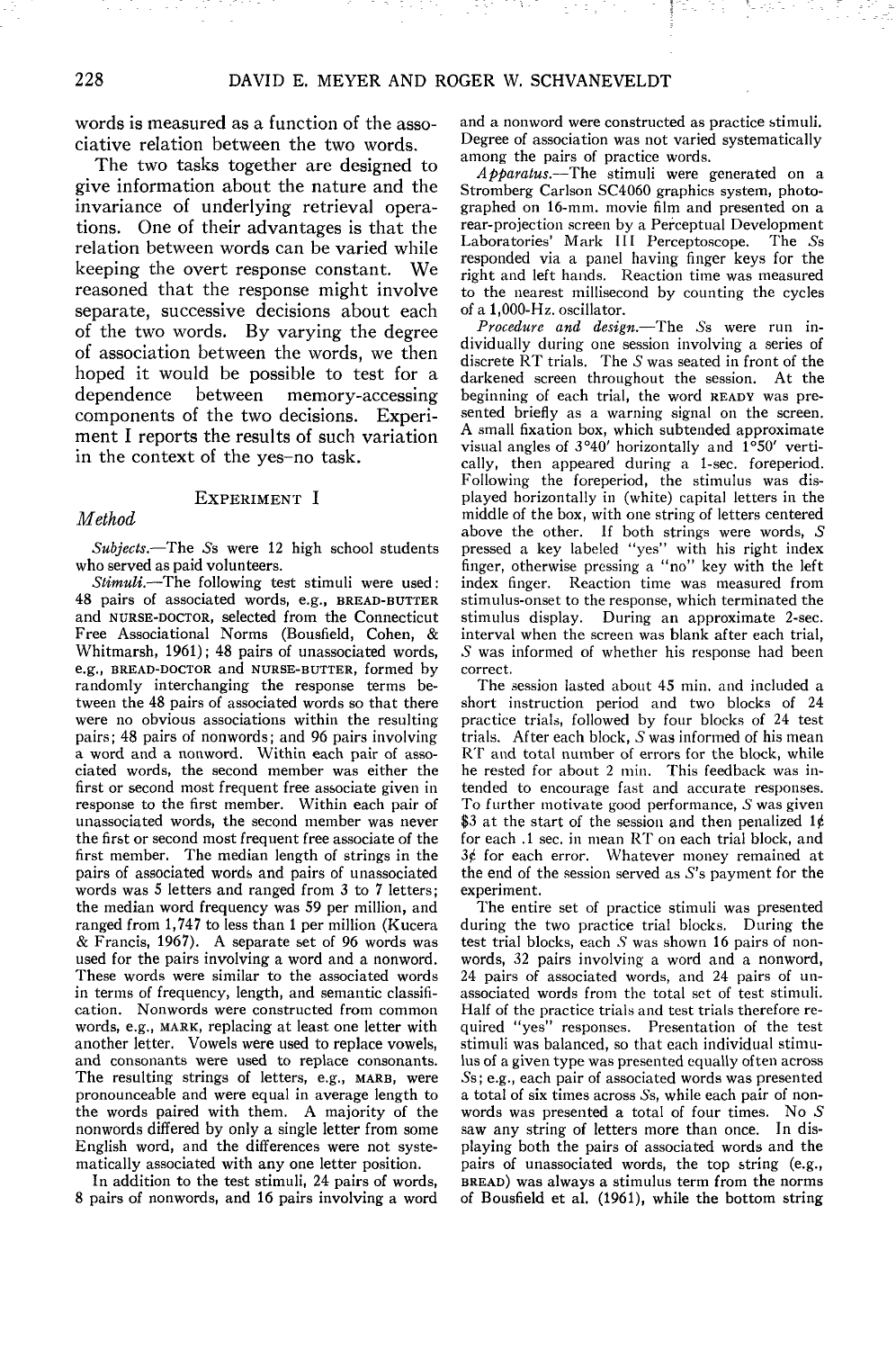# FACILITATION IN WORD RECOGNITION 229

| Type of stimulus pair |                   | Correct response | Proportion | Mean RT | Mean $\%$ |
|-----------------------|-------------------|------------------|------------|---------|-----------|
| Top string            | Bottom string     |                  | of trials  | (msec.) | errors    |
| word                  | associated word   | yes              | .25        | 855     | 6.3       |
| word                  | unassociated word | yes              | .25        | 940     | 8.7       |
| word                  | nonword           | no               | .167       | 1,087   | 27.6      |
| nonword               | word              | no               | .167       | 904     | 7.8       |
| nonword               | nonword           | no               | .167       | 884     | 2.6       |

TABLE 1 MEAN REACTION TIMES (RTs) OF CORRECT RESPONSES AND MEAN PERCENT ERRORS IN THE YES-NO TASK

(e.g. BUTTER) was always a response term. For the stimuli containing at least one nonword, each string was assigned equally often across 5s to the top and bottom display positions. There were thus five types of stimuli, which are listed in Table 1 together with their relative frequencies of occurrence. Relative frequencies of these types were balanced within trial blocks to equal their relative frequencies in the total set of test stimuli. The above set of constraints on stimulus presentation was used to construct six lists of 96 test stimuli each. Subject to these constraints, two random orders of stimulus presentation were obtained for each list. Each S was then randomly assigned one of the lists presented in one of the orders, so that each list in each order was used for exactly one S.

#### *Results and Discussion*

Reaction time and error data from the test trials were subjected to *Ss* X Treatments analyses of variance (Winer, 1962). Prior to analysis, an arc-sine transformation was applied to each S's error rates. The reported standard errors and *F* ratios were computed using error terms derived from the 5s X Treatments interactions.

Table 1 summarizes mean RTs of correct responses and mean percent errors averaged over Ss. "Yes" responses averaged  $85 \pm 19$ msec, faster for pairs of associated words than for pairs of unassociated words, *F* (1, 11) = 20.6,  $p < .001$ . "No" responses to pairs involving a word and a nonword averaged 183  $\pm$  14 msec. faster when the nonword was displayed above the word, *F*  $(1, 11) = 171.7, p < .001.$  "No" responses for pairs of nonwords were not significantly faster  $(20 \pm 14 \text{ msec.})$  than "no" responses for pairs where a nonword was displayed above a word,  $F(1, 11) = 2.0$ ,  $p > .10$ .

The error rates for pairs of unassociated words versus pairs of associated words did not differ significantly,  $F(1, 11) = 2.1$ ,  $p > 0.10$ . The error rate for pairs involving a word and a nonword was significantly greater when the word was displayed above the nonword,  $F(1, 11) = 18.9, \, p < .005$ . The error rate for pairs of nonwords was significantly less than that for pairs where a nonword was displayed above a word,  $F(1,11) = 5.5, p < .05.$ 

Error rates were relatively low except for pairs where a word was displayed above a nonword. A possible reason for this exception is considered in later discussion. The pattern of errors suggests that a speed-accuracy trade-off did not cause the observed differences in mean RTs; i.e., mean error rates tended to correlate positively with mean RTs.

The results of Exp, I suggest that degree of association is a powerful factor affecting lexical decisions in the yes-no task. For example, the effect of association appears to be on the order of two or three times larger than the average effect of homography reported by Rubenstein et al. (1970). This effect of association occurred consistently across  $S_s$ , and 11 of the 12  $S_s$ showed it in excess of 30 msec. In Exp. II, another group of 5s performed the samedifferent task to further study the generality of the effect.

#### EXPERIMENT II

#### *Method*

*Subjects.*—The 5s were 12 high school students who served as paid volunteers. They had not been in Exp. I, but were drawn from the same population.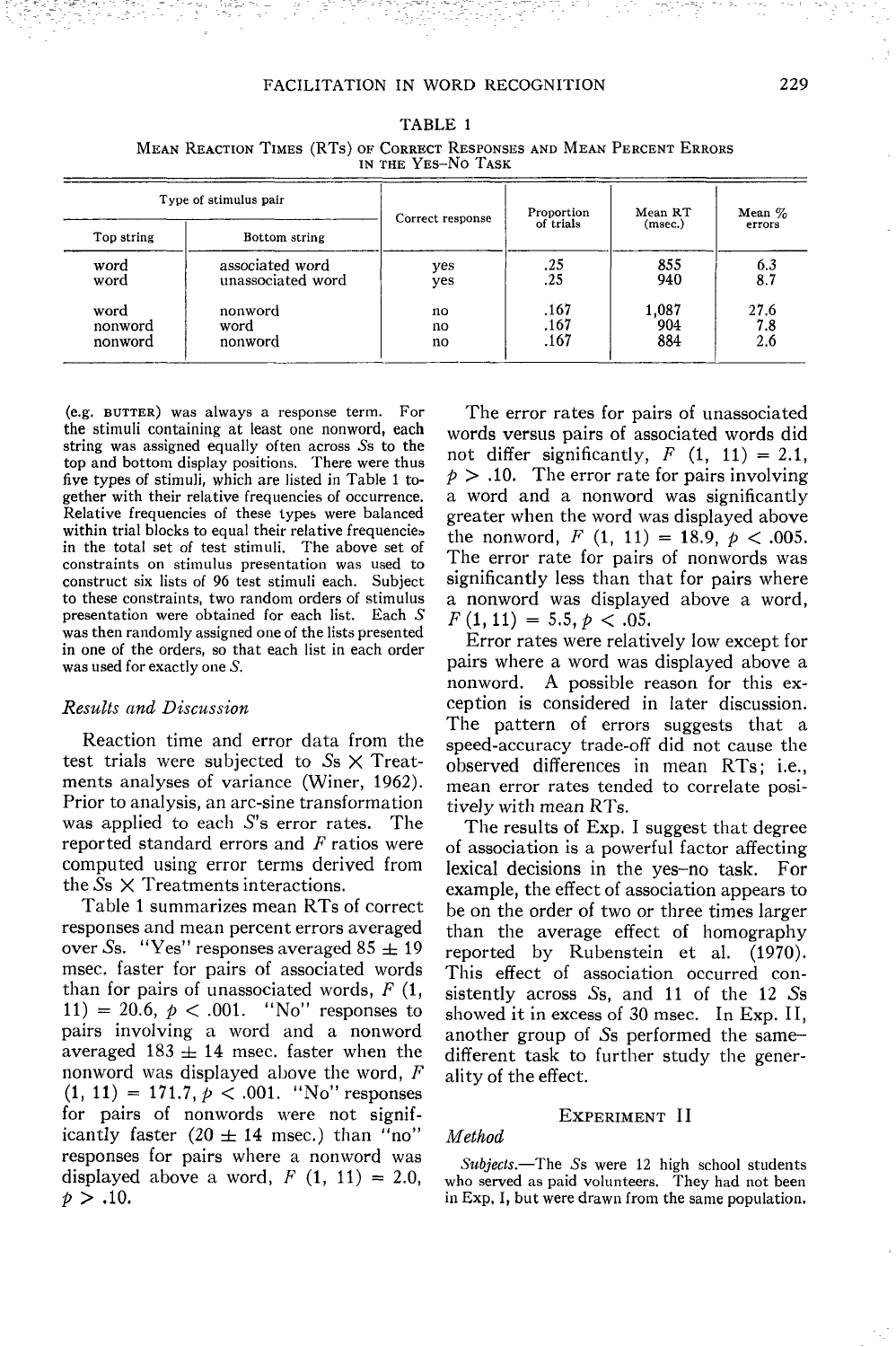| JAME-DIFFERENT LASK     |                                                 |                        |                     |                         |                   |  |  |  |  |
|-------------------------|-------------------------------------------------|------------------------|---------------------|-------------------------|-------------------|--|--|--|--|
|                         | Type of stimulus pair                           |                        | Proportion          | Mean RT                 | Mean %            |  |  |  |  |
| Top string              | Bottom string                                   | Correct response       | of trials           | (msec.)                 | errors            |  |  |  |  |
| word<br>word<br>nonword | associated word<br>unassociated word<br>nonword | same<br>same<br>same   | .125<br>.125<br>.25 | 1.055<br>1,172<br>1,357 | 2.4<br>8.7<br>8.9 |  |  |  |  |
| word<br>nonword         | nonword<br>word                                 | different<br>different | .25<br>.25          | 1,318<br>1,386          | 11.6<br>12.0      |  |  |  |  |

TABLE 2

MEAN REACTION TIMES (RTs) OF CORRECT RESPONSES AND MEAN PERCENT ERRORS IN THE SAME-DIFFERENT TASK

*Stimuli.*—The same set of test stimuli was used as in Exp. I. In addition, 16 pairs of words, 16 pairs of nonwords, and 32 pairs involving a word and a nonword were constructed as practice stimuli. Most of these practice stimuli also had been used in Exp. I.

*Apparatus.*—The same apparatus was used as in Exp. I.

*Procedure and design.*—The procedure and design were similar to those used in Exp. I, except for the following modifications. The  $S$  pressed a "same" key with his right index finger if the stimulus involved either two words or two nonwords, otherwise pressing a "different" key with the left index finger. The complete session lasted about 1 hr. and included a short instruction period, two blocks of 32 practice trials, and six blocks of 32 test trials. Two lists of 192 test stimuli each were constructed. For each list, two random orders of presentation were obtained, subject to constraints like those used in Exp. I. Each of these List  $\times$  Order combinations was then used for three of the 5s. During the test trial blocks, each 5 was presented 48 pairs of nonwords, 96 pairs involving a word and a nonword, 24 pairs of associated words, and 24 pairs of unassociated words from the total set of test stimuli. Half of the trials therefore required "same" responses. Because the same-different task was somewhat more difficult than the yes-no task, each  $S$  was given \$3.50 at the start of the session.

#### *Results*

The results were analyzed in the same way as Exp. I. Table 2 summarizes mean RTs of correct responses and mean percent errors averaged over 5s. "Same" responses averaged  $117 \pm 18$  msec, faster for pairs of associated words than for pairs of unassociated words,  $F(1, 11) = 42.6$ ,  $p < .001$ . "Same" responses averaged 185  $\pm$  29 msec, slower for pairs of nonwords than for pairs of unassociated words, *F*  $(1, 11) = 40.7, p < .001.$  "Different" responses averaged  $68 \pm 25$  msec, faster

when the word was displayed above the nonword, *F* (1, 11) = 7.3, *p <* .025.

The error rate for pairs of associated words was significantly less than the error rate for unassociated words,  $F(1, 11) =$ 16.6,  $p < 0.01$ . The difference between error rates for pairs of unassociated words and pairs of nonwords was not significant, *F*  $(1, 11) < 1.0$ . For pairs involving a word and a nonword, the error rate did not depend significantly on whether the word was displayed above or below the nonword,  $F(1, 11) < 1.0$ .

A comparison of mean RTs in the yes-no task (Exp. I) versus mean RTs in the samedifferent task revealed the following: "Yes" responses to pairs of words averaged 216  $\pm$  68 msec, faster than "same" responses to pairs of words,  $F(1, 22) = 10.2, p < .01$ . The effect of association on "same" responses to pairs of words did not differ significantly from its effect on "yes" responses,  $F(1, 22) = 1.4, p > .20$ . "No" responses to pairs involving a word and a nonword averaged  $357 \pm 74$  msec, faster than "different" responses,  $F(1, 22) =$ 23.6,  $p < .001$ . For pairs involving a word and a nonword, the effect of the word's display position on RT interacted significantly with the task,  $F(1, 22) = 76.4$ ,  $p < .001$ .

#### **DISCUSSION**

As a framework for explaining our results, we tentatively propose a model involving two separate, successive decisions. According to this model, stimulus processing typically begins with the top string of letters in the display. The first decision is whether the top string is a word and the second is whether the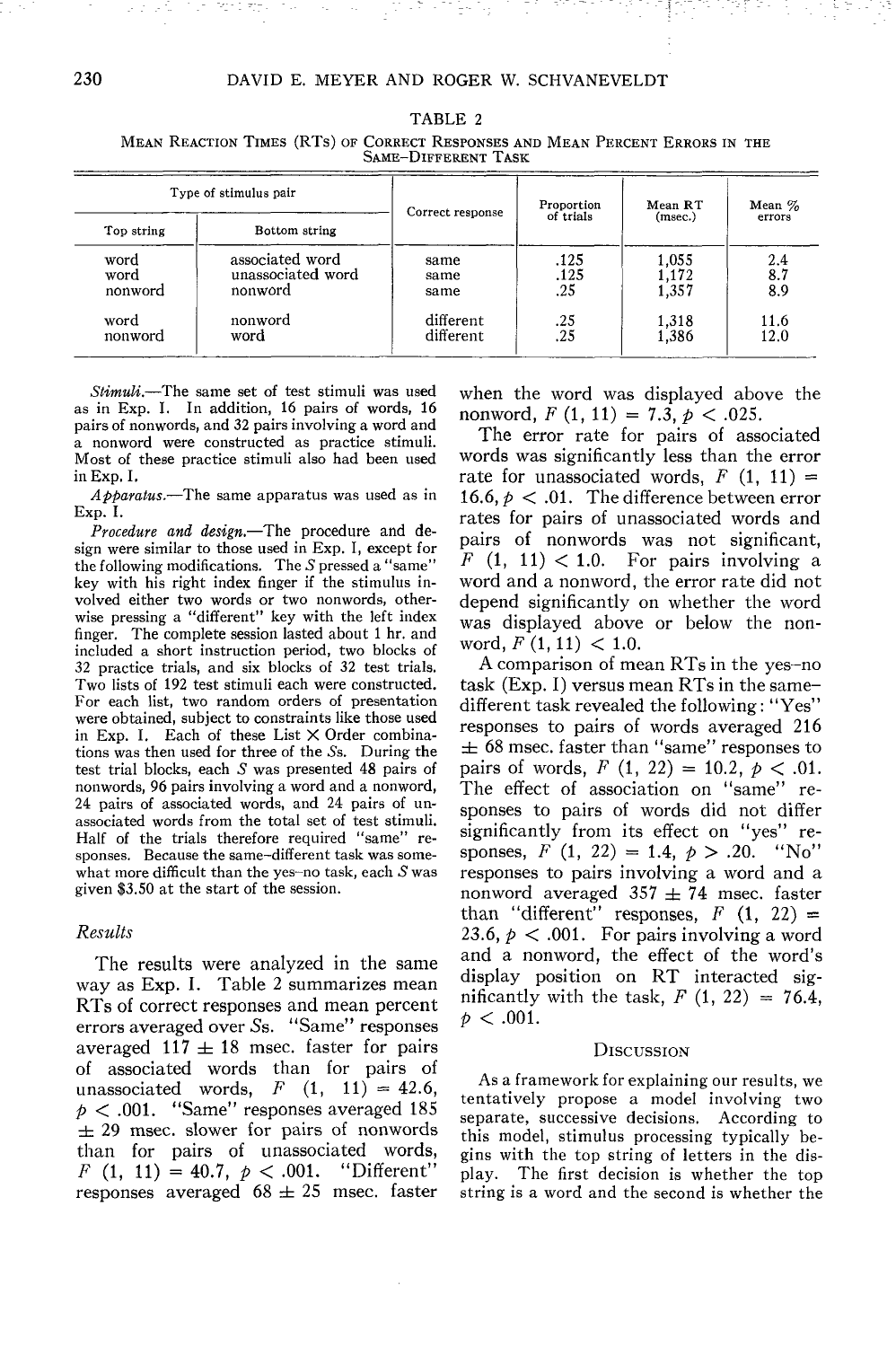bottom string is a word. If the first decision is negative in the yes-no task, we presume that processing terminates without the second decision and *S* responds "no." Otherwise, both decisions are made and S's response corresponds to the second decision's outcome. It is assumed that in the same-different task, both decisions are normally made regardless of the outcome of the first. After both decisions, their outcomes are compared. If the outcomes match, *S* responds "same"; otherwise, he responds "different."

Now let us consider the RTs and error rates of yes-no responses. The *serial-decision model* explains why "no" responses are faster when the top string is a nonword. This happens because only the first decision is made, whereas both decisions are made when the top string is a word. The model also explains why "no" responses are about equally fast for pairs where only the top string is a nonword, as compared to pairs where both strings are nonwords; i.e., for either kind of pair, only the first decision is ordinarily made. An occasional reversal in the order of stimulus processing, beginning with the bottom rather than top string, might account for the slightly faster responses to pairs of nonwords.

The relatively high error rate for pairs involving a word above a nonword suggests that processes preceding "yes" responses sometimes terminate prematurely after the first decision. In these cases,  $S$  may feel that discovering a word in the top position is sufficient evidence for responding "yes," without making the second decision. This behavior would not be too unreasonable, given the relative frequencies of the various types of stimuli. Such premature termination of stimulus processing, together with an occasional reversal in the processing order, would also explain why "no" responses were most accurate for pairs of nonwords.

The RTs from the same-different task do not provide direct evidence for testing the proposed serial-decision model because both lexical decisions are assumed to be made before all same-different responses. However, the relative invariance of the association effect across the yes-no and same-different tasks suggests that similar processes occur in both tasks. An additional operation, which compares the outcomes of the two lexical decisions for a match, would explain why responses were somewhat slower in the same-different task than in the yes-no task.

Several factors in the present experiments may have induced 5s to process the strings of letters serially. For example, *Ss* were encouraged to perform with high accuracy and were allowed to move their eyes in examining the stimulus display. Under other circumstances, e.g., with brief stimulus presentation and/or a more relaxed error criterion, 5s might process two or more words in parallel.

If the serial-decision model is valid for the present experiments, then one can use the yes-no data to estimate the time taken in deciding that a string of letters is a word. In particular, let  $T_{\text{nw}}$  represent the mean RT to respond "no" to a nonword displayed above a word. Let *Tvn* represent the mean RT to respond "no" to a nonword displayed below a word. Then with certain assumptions (cf. Sternberg, 1969), the difference  $T_{\text{wn}} - T_{\text{nw}}$  is a measure of the mean time to decide that the top string is a word. From the results of Exp. I, an estimate of this difference is  $183 \pm 14$ msec. An occasional reversal in the order of stimulus processing would make this difference an underestimate of the true mean.

One can also estimate approximately how much time is required to compare the outcomes of the two decisions before same-different responses. For example, suppose the mean RT of "yes" responses (Exp. I) is subtracted from the mean RT of "same" responses to pairs of words (Exp. II). Then with certain assumptions, the difference of 216  $\pm$  68 msec, is an estimate of the comparison time when the two decisions match. On the other hand, suppose the mean RT of "no" responses to a word displayed above a nonword is subtracted from the corresponding mean RT for "different" responses. Then the difference of  $231 \pm 76$  msec, is an estimate of the comparison time when the two decisions do not match.

What kind of operation occurs during each of the two proposed decisions? One possibility is that visual and/or accoustic features of a string of letters are used to compute an "address" in memory (Norman, 1969 ; Schiffrin & Atkinson, 1969). A lexical decision about a string might then involve accessing and checking some part of the contents of the string's computed memory location (cf. Rubenstein et al., 1970). Given this model, memory locations would be computed for both words and nonwords, although the contents of nonword locations might differ qualitatively from those of word locations. In essence, we are therefore suggesting that both words and non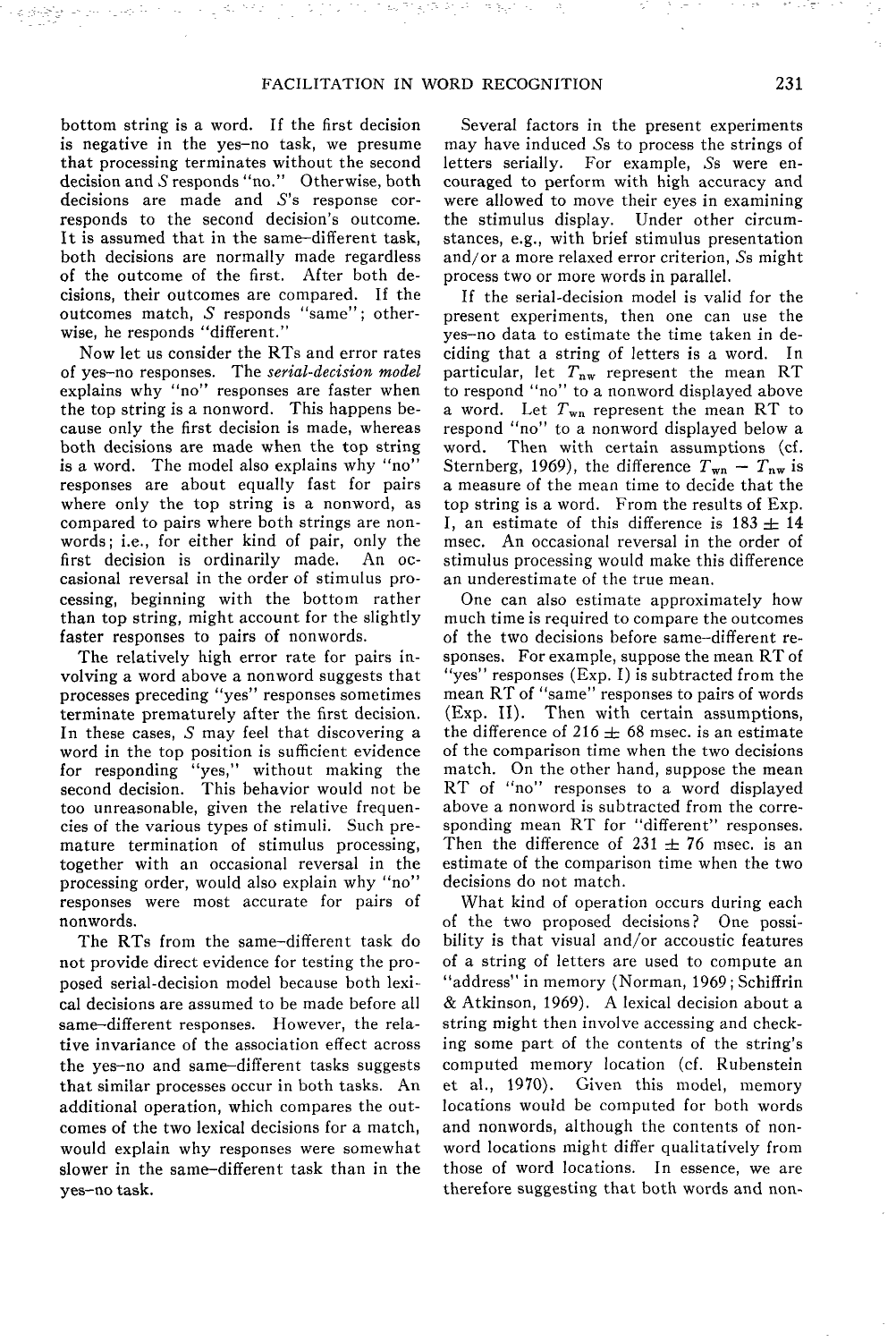words may have locations "reserved" for them in long-term memory.

The effect of association on RT does not necessarily imply that the meaning of a word is retrieved to make a lexical decision. To understand why, consider the following elaboration of the serial-decision model, which may explain the effect. First, suppose that long-term memory is organized semantically, i.e., that there is a structure in which the locations of two associated words are closer than those of two unassociated words. Evidence from other studies of semantic memory suggests that this assumption is not totally unreasonable (Collins & Quillian, 1969; Meyer, 1970). Let  $L_1$  and  $L_2$  denote the memory locations examined in the first and second decisions, respectively. Second, suppose that the time taken to make the second decision depends on where  $L_2$  is relative to  $L_1$ . In particular, let us assume that the time taken accessing information for the second decision varies directly with the "distance" between  $L_1$  and  $L_2$ . Then responses to pairs of associated words would be faster than those to pairs of unassociated words. because the proximity of associated words in the memory structure permits faster accessing of information for the second decision. The argument holds even if the accessed information is (a) sufficient *only* to determine whether a string is a word and  $(b)$  does not include aspects of its meaning.

If our second assumption above is correct, then any retrieval operation  $R_2$  that is required sufficiently soon after another operation  $R_1$  will generally depend on  $R_1$ . This would mean that human long-term memory, like many bulk-storage devices, lacks the property known in the computer literature as *random access* (cf. McCormick, 1959, p. 103). Recently, Meyer (1971) has collected data in other tasks that are consistent with this notion.

There are several ways in which this dependence between retrieval operations might be realized. One possibility is that retrieving information from a particular memory location produces a passive "spread of excitation" to other nearby locations, facilitating later retrieval from them (Collins & Quillian, 1970; Warren, 1970). A second speculative possibility is that retrieving information from long-term memory is like retrieving information from a magnetic tape or disk. In this latter model, facilitation of retrieval would occur because *(a)* information can be "read out" of only one location during any given

instant, *(b)* time is required to "shift" readout from one location to another, and *(c)* shifting time increases with the distance between locations.

The present data do not provide a direct test between this *location-shifting model* and the *spreading-excitation model.* However, the location-shifting model may explain one result that is difficult to account for in terms of spreading excitation. In particular, consider the following argument about the finding that "different" responses were faster when a word was displayed above a nonword. We previously have argued that processing normally begins with a decision about the top string and then proceeds to a decision about the bottom one. Let us now assume that memory is organized by familiarity as well as by meaning, with frequently examined locations in one "sector" and infrequently examined locations in another sector. Recently, Swanson and Wickens (1970) have collected data supporting a similar assumption that Oldfield (1966) has made. Suppose further that before each trial, a location is preselected in the sector where familiar words are stored, which would be optimal under most circumstances (cf. Oldfield, 1966). Then the response to a word displayed above a nonword would require only one major shift between memory locations in the familiar and unfamiliar sectors. This shift would occur after the first decision, changing readout from the familiar to the<br>unfamiliar sector.<sup>3</sup> In contrast, the response to a nonword displayed above a word would require two major shifts, i.e., one from the familiar to the unfamiliar sector before the first decision and one returning to the familiar sector before the second decision. This would make "different" responses slower when the nonword is displayed above the word. Moreover, the assumption that the starting location is in the familiar sector fits with the finding that lexical decisions are generally faster for familiar than for unfamiliar words (Rubenstein et al., 1970); i.e., a major shift between locations is required to access potential information about an unfamiliar word, whereas such a shift would not be required for a familiar one.

<sup>3</sup> Here we are invoking our earlier proposal that both words and nonwords may have locations reserved for them in memory. We are assuming that from the viewpoint of retrieval, a nonword that is similar to English may be treated as a very unfamiliar word whose location is examined infrequently.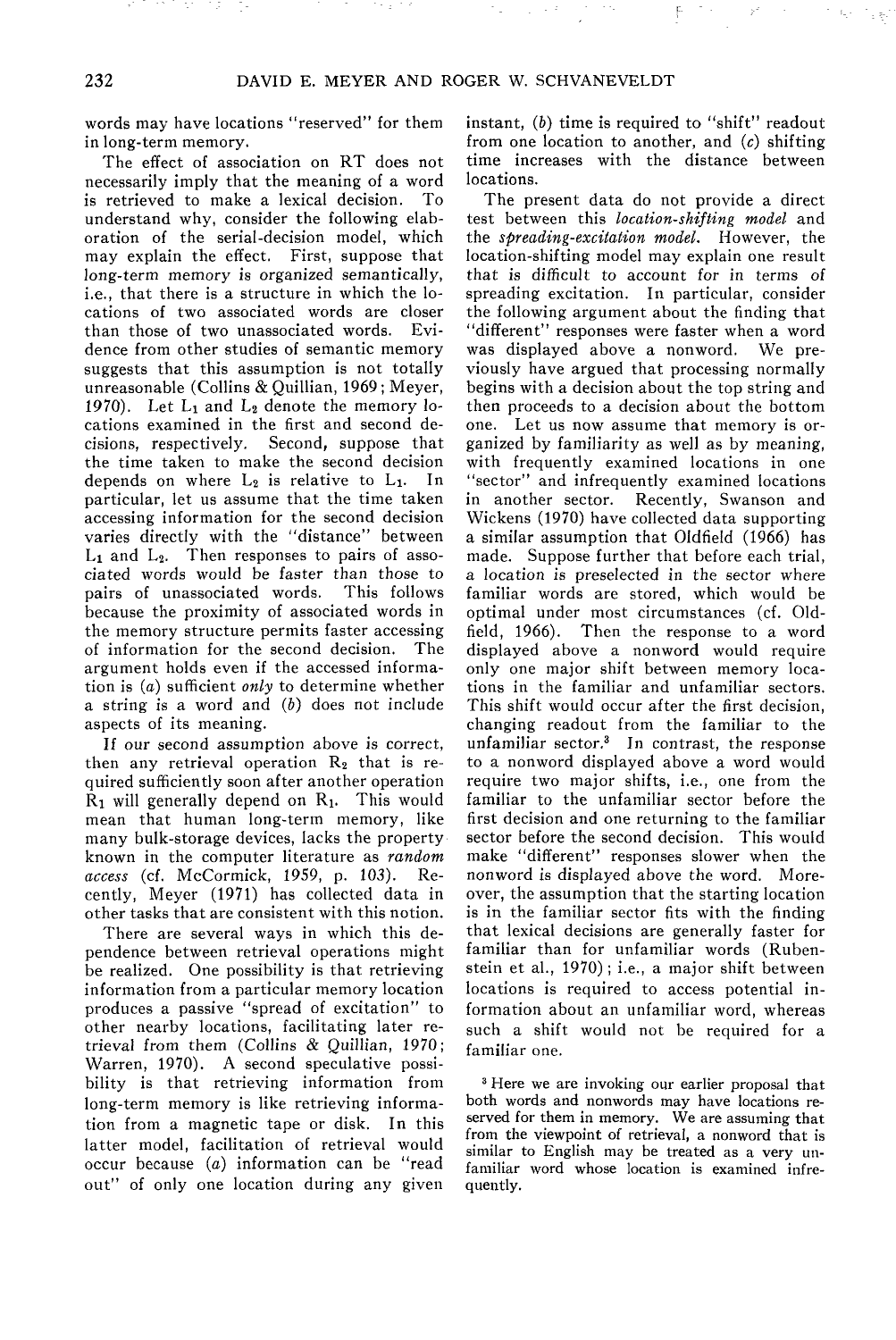The effect of association on "same" responses to pairs of words (Exp. II) is also relevant to a recent finding by Schaeffer and Wallace (1969). In their study, 5s were presented with a pair of words and required to respond "same" if both words belonged to the semantic category LIVING THINGS or if both belonged to the category NONLIVING<br>THINGS. Otherwise, Ss responded "dif-Otherwise, Ss responded "different." Reaction time of "same" responses varied inversely with the semantic similarity of the words in the pair; e.g., "same" responses to a stimulus like TULIP-PANSY were faster than "same" responses to a stimulus like<br>TULIP-ZEBRA. In contrast, Schaeffer and In contrast, Schaeffer and Wallace (1970) found that the RT of "different" responses varied directly with semantic similarity. They attributed the effects of similarity on both "same" and "different" responses to a process that compares the meanings of the words in a stimulus.

The effects of association in Exp. I and II possibly could have been caused by such a comparison process, rather than by the retrieval mechanisms discussed above. However, if the "meaning" of a word is represented by the semantic categories to which it belongs, then there seemingly is a difference between the same-different task of Exp. II and the one studied by Schaeffer and Wallace (1969, 1970). Logically, Exp. II did not require 5s to compare the meanings of the items in a stimulus ; i.e., 5s did not have to judge whether both strings belonged to the same semantic category, e.g., LIVING THINGS. Instead, Exp. II only required comparing the items' lexical status. Moreover, a comparison of meanings would have been impossible for those pairs involving at least one nonword, since the nonword would have no meaning in the usual sense. One might therefore argue that 5s did not compare the meanings of items in Exp. II. The argument is reinforced by the fact that Exp. I (yes-no task), which logically did not require comparing the strings in any way, produced an effect of association like the one observed in Exp. II.

Our reasoning suggests, furthermore, that the findings of Schaeffer and Wallace (1969, 1970) may not have resulted solely from a comparison of word meanings. Rather, their findings could have been caused at least in part by a retrieval process like the one we have proposed. This point is supported by the magnitudes of the similarity effects they observed, which averaged 176 msec, for facilitating "same" responses (Schaeffer & Wallace, 1969)

and 120 msec, for inhibiting "different" responses (Schaeffer & Wallace, 1970). In particular, consider the following detailed argument. Suppose that judgments in their task involved two components: an initial retrieval process similar to the one we have proposed, which might be necessary to access word meanings, and a process that compares word meanings (cf. Schaeffer & Wallace, 1970). Suppose further that our experiments required only the first process. One might then expect that whenever both of these processes are used in "same" judgments, they would both be facilitated by semantic similarity. However, when they are used in "different" judgments, similarity would inhibit the comparison process while still facilitating the retrieval process. This would explain why the effect of association on "same" responses in Exp. II (117 msec.) was less than the effect of similarity on "same" responses in the study by Schaeffer and Wallace (1969). Moreover, it would also explain their finding that semantic similarity inhibited "different" responses less than it facilitated "same" responses. Unfortunately, the argument is partially weakened by at least one fact; i.e., their results for "same" versus "different" responses were obtained in separate experiments using somewhat different semantic categories and test words.

Regardless of whether spreading excitation, location shifting, comparison of meanings, or some other process is involved, the effects of association appear limited neither to semantic decisions nor to same-different judgments. At present we do not have ways to test all the possible explanations of these effects. However, procedures like the ones we have described may provide a way to study relations between retrieval operations that are temporally contiguous. We may therefore be able to learn more about both the nature of individual memory processes and how they affect one another.

#### REFERENCES

- BOUSFIELD, W. A., COHEN, B. H., WHITMARSH, G. A., & KINCAID, W. D. *The Connecticut free associational norms.* (Tech. Rep. No. 35) Storrs, Conn.: University of Connecticut, 1961.
- COLLINS, A. M., & QUILLIAN, M. R. Retrieval time from semantic memory. *Journal of Verbal Learning and Verbal Behavior,* 1969, 8, 240-247.
- COLLINS, A. M., & QUILLIAN, M. R. Facilitating retrieval from semantic memory: The effect of repeating part of an inference. In A. F. Sanders (Ed.), *Attention and performance III.* Amsterdam: North-Holland Publishing Company, 1970.